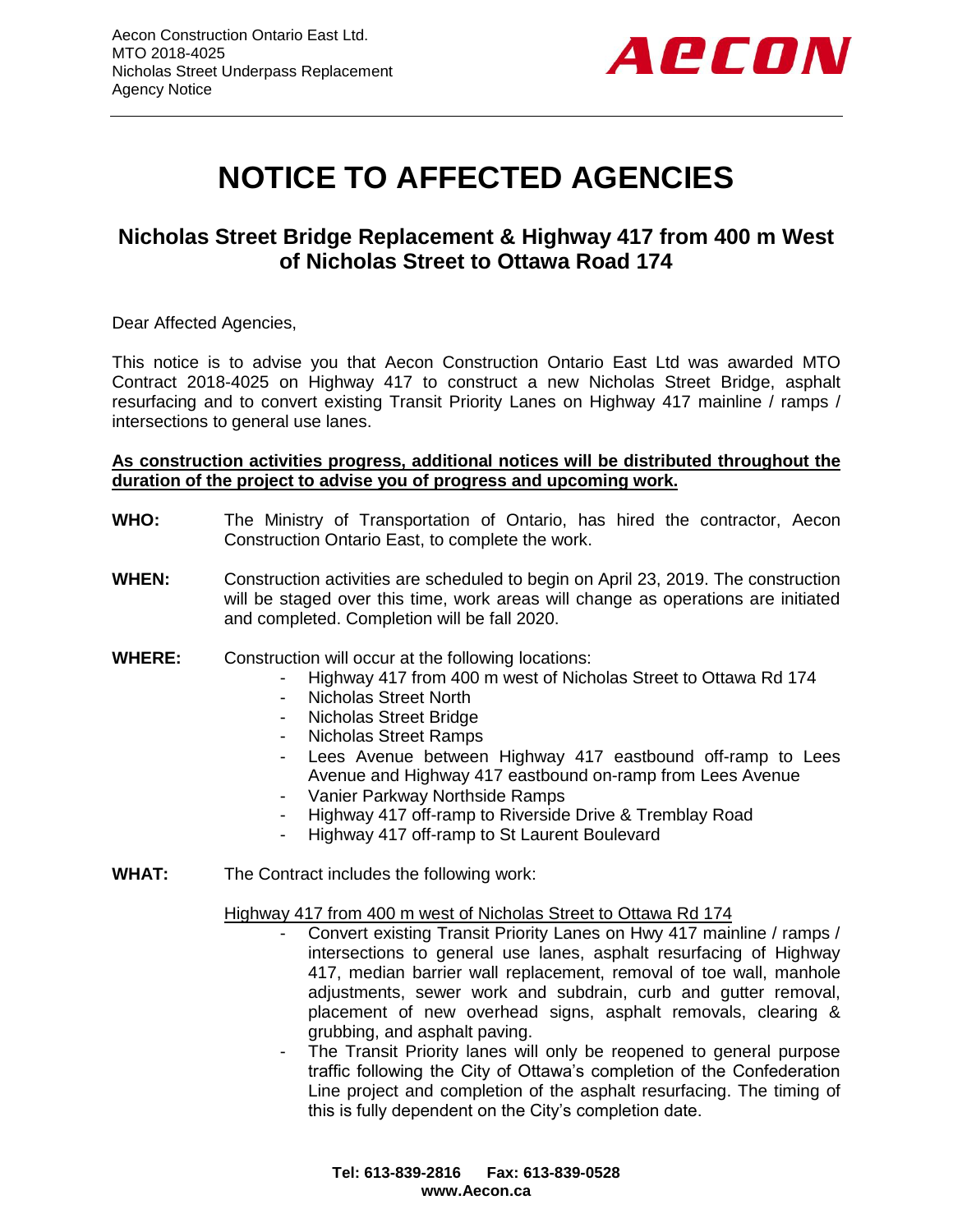

Nicholas Street North

Removal of curb and gutter, clearing & grubbing. Asphalt removals, overhead sign removal, sewer & electrical laterals, earth excavation/grading, granular backfill, and asphalt paving.

### Nicholas Street Bridge

Bridge replacement works; protection system installation, pile driving, earth excavation/grading, sewer installation, underground electrical, concrete barrier walls. Light poles installation, electrical conduits, low voltage cables. Asphalt removal & concrete pouring for abutments and wingwalls, caissons and piers. Granular backfilling to finished grade and asphalt paving.

# Nicholas Street Ramps

Realignment of Nicholas Street ramps; Removal of existing street lighting, asphalt removals, sewer replacement, underground electrical installation and granular backfilling. Concrete tall wall, new street lighting installation, placement of new overhead signs, and asphalt paving. Activation of electrical, advanced traffic management system, and street lighting.

Lees Avenue between Highway 417 eastbound off-ramp to Lees Avenue and Highway 417 eastbound on-ramp from Lees Avenue

Concrete curb and gutter work, sidewalk reconstruction, clearing & grubbing, retaining soil system wall construction, concrete pouring for footings and wingwalls. Vibration monitoring over watermain, milling and asphalt paving, line painting and signage.

Vanier Parkway Northside Ramps

Concrete curb and gutter work, sidewalk reconstruction, clearing & grubbing, underground electrical work, advanced traffic management system, milling and asphalt paving.

Highway 417 off-ramp to Riverside Drive & Tremblay Road

- Concrete curb and gutter work, sidewalk reconstruction, clearing & grubbing, underground electrical work, advanced traffic management system, milling and asphalt paving.

#### Highway 417 off-ramp to St Laurent Boulevard

Concrete curb and gutter work, sidewalk reconstruction, clearing & grubbing, underground electrical work, advanced traffic management system, milling and asphalt paving.

#### **Ramp, Lane, and Road Closures**

To complete the work in a manner that is safe to the travelling public and site personnel, much of the construction will be completed within ramp, lane, and full road closures that will be set-up in accordance with OTM Book 7. Highway 417 will be reduced to 80km/h when construction activities are being performed.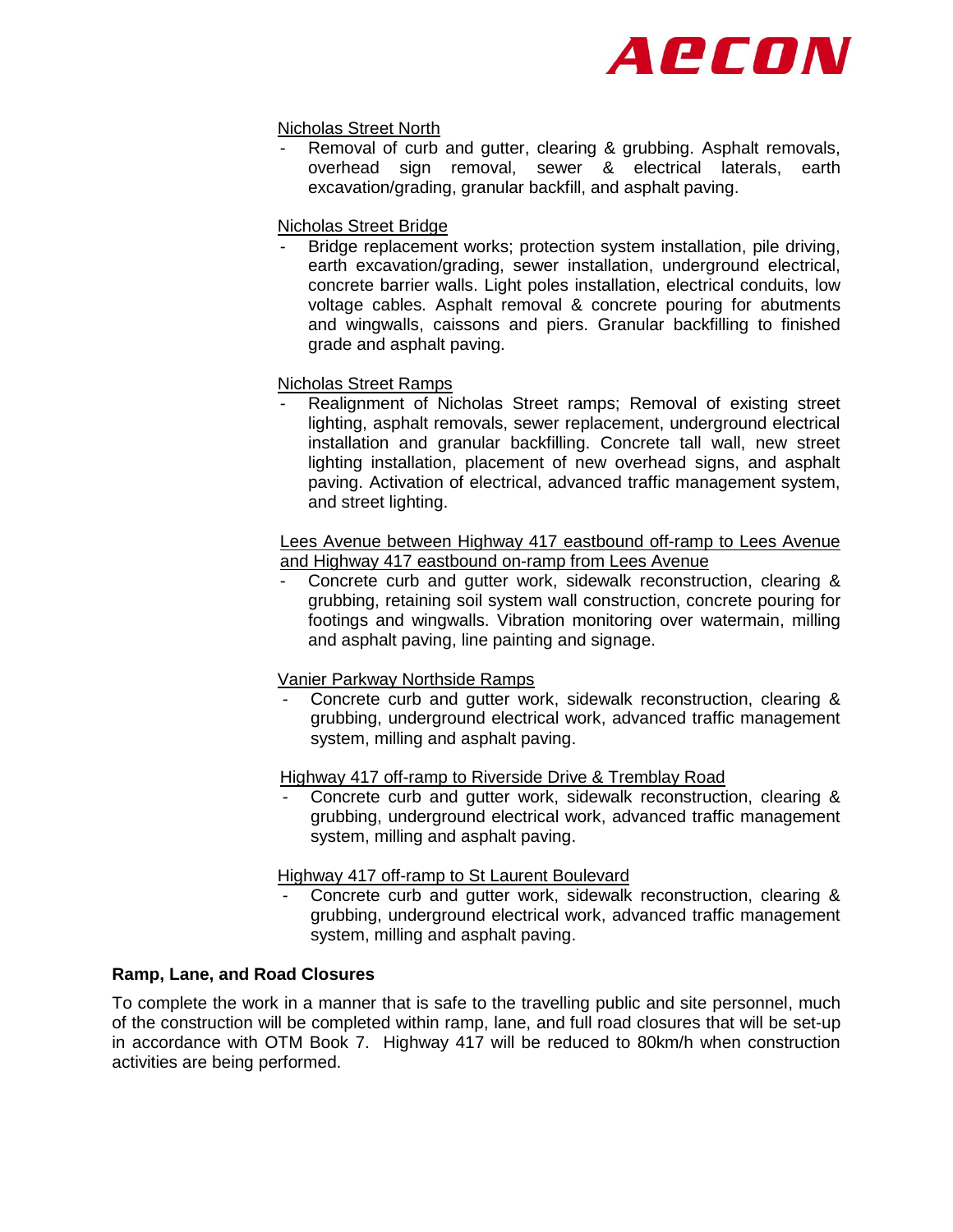

It should be expected that there will be short-term full highway closures on two weekends at the Nicholas Street Interchange to complete the erection of girders for the new Nicholas Street Bridge (summer 2019) and to demolish the existing Nicholas street bridge (summer 2020). For both construction activities noted, Highway 417 will require closure in both directions at the same time. During the closures, Highway 417 westbound will be closed between Nicholas Street on-ramp and off-ramp and Highway 417 eastbound between the Lees Avenue on-ramp and off-ramp. The impacted traffic will be accommodated by 'ramp surfing'.

• During the Highway 417 full closures, the westbound traffic will exit Highway 417 via the off-ramp to Nicholas Street and travel northbound towards Mann Avenue where they will then turn left onto Greenfield Avenue and access the westbound Highway 417 using the Nicholas Street on-ramp. The eastbound traffic will exit Highway 417 at the off-ramp to Lees Avenue, travel east on Lees Avenue and turn left on the Highway 417 on-ramp on Lees Avenue.

Additionally, a single, one (1) week closure of the outside lane of Highway 417 westbound to Vanier Parkway off-ramp speed change lane will occur to facilitate the barrier wall replacement in conjunction with paving operations to address drainage concerns at the Highway 417 westbound off-ramp to Vanier Parkway. During this closure the outside westbound lane of Highway 417, adjacent to the existing concrete barrier, from the termination of the dedicated bus lane to the bullnose of the Vanier Parkway off-ramp will be closed. The inside ramp lane will remain open.

There will be ramp closures at the Vanier Parkway and Riverside Drive during the 2019 construction season to facilitate the 417 rehabilitations. It is anticipated that some of these ramp closures will be in effect later this year. As the project progresses, these dates will be evaluated, and advanced notice of the closures will be provided to the affected agencies and emergency services.

It can be expected that there will be several lane closures on Highway 417 with the first being spring 2019 to facilitate construction start-up. More lane closures are to be expected as construction progresses with sewer, electrical, ATMS, structural, and road rehabilitation work.

Please Note: All Transit Priority Lanes will be in service until the City has confirm full implementation of the Confederation Line project. (Date to be confirmed by the City.)

#### **Permitted Times for Ramp, Lane, and Road Closures**

- Lane closures will occur throughout the construction season on Highway 417 (Monday to Sunday). Permitted Times for Lane Closures (Mon to Wed - 00:00 to 06:00, 10:00 to 14:30, 21:00 to 23:59), (Thu to Fri - 00:00 to 06:00, 10:00 to 14:30, 22:00 to 23:59), (Sat - 00:00 to 10:00, 22:00 to 23.59) and (Sun - 00:00 to 10:00, 21:00 to 23:59).
- Lane closures will occur throughout the construction season on Nicholas Street, Vanier Parkway/Riverside Drive and St-Laurent Boulevard (Monday to Sunday). Permitted Times for Lane Closures (Mon to Wed - 00:00 to 06:00, 10:00 to 14:30, 22:00 to 23:59), (Thu - 00:00 to 06:00, 10:00 to 14:30, 23:00 to 23:59), (Fri - 00:00 to 06:00, 10:00 to 14:00, 23:00 to 23:59) (Sat - 00:00 to 10:00) and (Sun - 22:00 to 23:59).